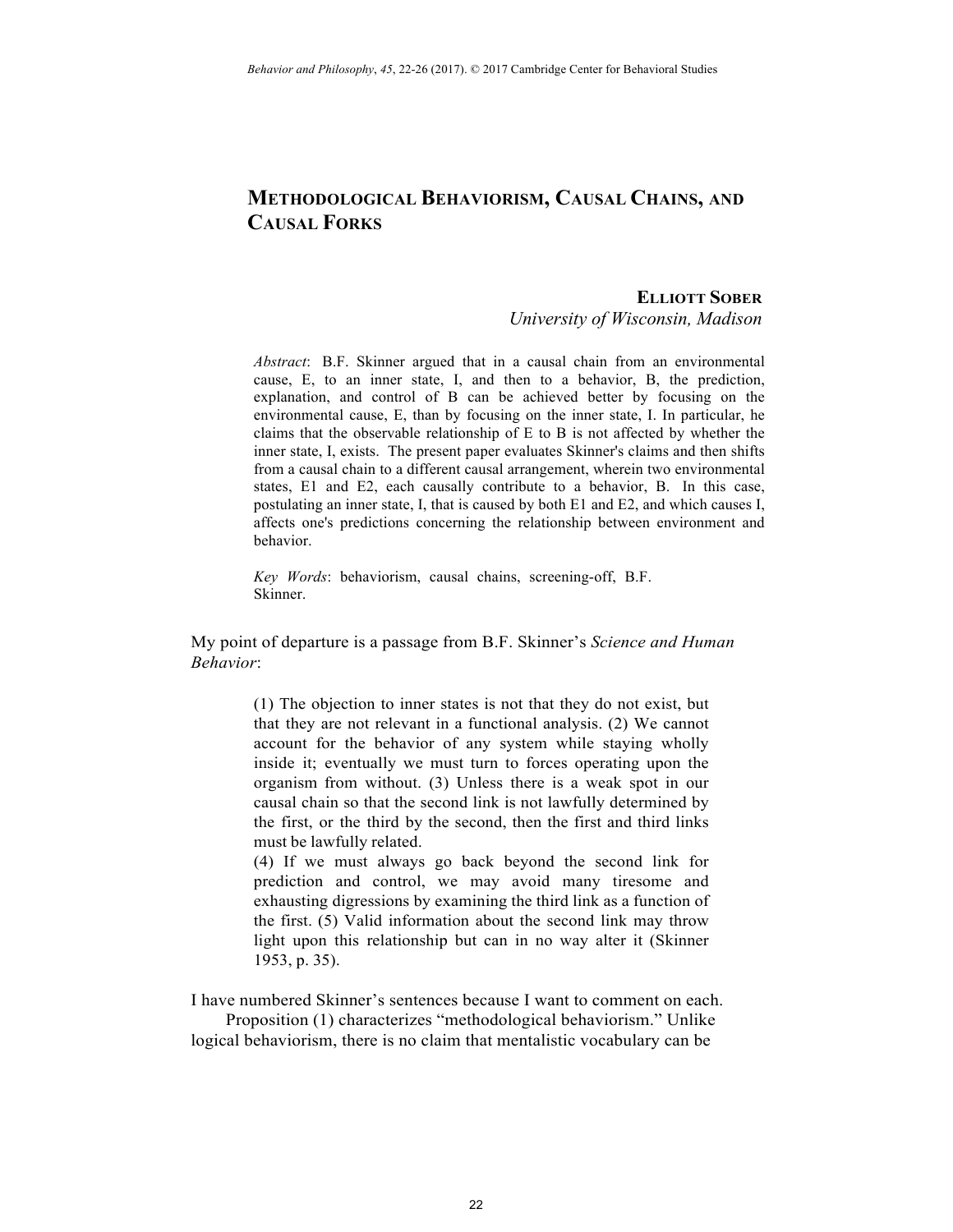translated into purely behavioral and physical terms. And unlike the thesis that Skinner (1974, p.16) calls "radical behaviorism," there is no commitment here to the thesis that introspection is an awareness that an organism has of the physical state of its own body.

Proposition (2) is correct if we are talking about a *complete* explanation of behavior, but it is false if we are talking just about explaining behavior. Inner states can *help* explain behavior.

Proposition (3) is true, and it can be generalized. In a causal chain from a stimulus S to an internal state I to a response R, the relationship of lawful determination is transitive, but the same can be true if the relationship is probabilistic. For example, if a stimulus S raises the probability of inner state I, and I raises the probability of response R, then S raises the probability R, provided that I screens-off S from I. Screening-off means that

 $Pr(R \text{ at } t_3 | I \text{ at } t_2) = Pr(R \text{ at } t_3 | I \text{ at } t_2 \& S \text{ at } t_1).$ 

Causal chains often exhibit screening-off. For example, suppose I dial your phone number at t1, your phone rings at t2, and you answer your phone at t3. The second event screens-off the first from the third. Or, at least that was true in the days before caller ID.

Proposition (4) does not entail the thesis that knowledge of inner state I is *always* useless for prediction and control of behavior if you know that S causes I and that I causes R. That is fortunate, since the thesis is wrong. Given the causal chain from S to I to R, you may seek out *other* causes of I, and this new knowledge may enhance your ability to predict or control R. This point holds regardless of whether I is a psychological state. It is illustrated by Dennett's (1981) retelling of Skinner's example in which a robber points a gun at you and says "your money or your life." Suppose this causes you to believe that you will be harmed if you do not comply and to desire that you not be harmed. This belief/desire pair then leads you to hand over your wallet. If I know that you are capable to having this belief and desire, I may be able to discover other stimuli that will cause that pair of inner states (e.g., handing you a written note that contains a certain inscription), thereby enhancing my ability to predict and control your behavior. Notice the "if" in the previous sentence. There is no claim here that your beliefs and desires are knowable.

Proposition (5) is true as a claim about causal chains in which there is screening-off. If you know that S causes R, discovering that there exists a screening-off intervening variable I does not alter the probabilistic relationship of S and R. However, matters change when there are two or more responses. For example, consider two models of how S, R1, and R2 are related to each other: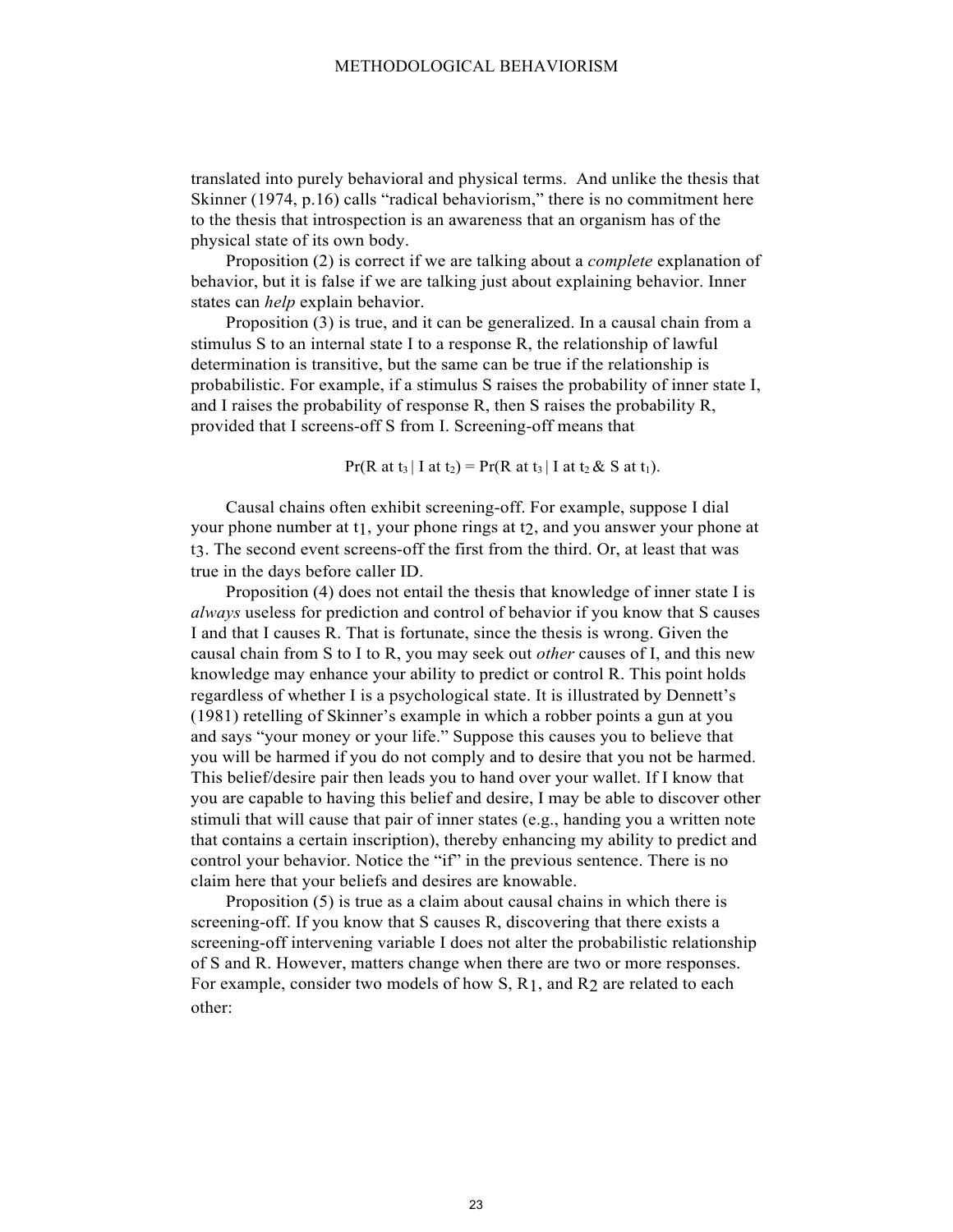SOBER



I call these models V and Y to reflect the shapes of the arrow diagrams. Each postulates a causal fork, not a single causal chain. If you revise the V model by introducing the intervening variable I (and thus obtain the Y model), does this change the probabilistic relationship of S to R1 and R2? According to the standard interpretation of causal graphs in the Bayes net literature (Spirtes, Glymour, & Sheines 2001; Woodward 2003; Pearl 2009), the answer is *yes*. The V model says that R1 and R2 are independent of each other, conditional on S:

$$
Pr(R_1 \& R_2 | S) = Pr(R_1 | S)Pr(R_2 | S)
$$

The Y Model denies this equality. This is because the Y model, under its usual interpretation, says that I screens-off S from each of the Ri, that all the relevant probabilities are strictly between 0 and 1, and that the state of I makes a difference in the probabilities of the  $R_i$ . This entails that the  $R_i$ 's must be correlated, conditional on S. S, R1, and R2 are all observable, and the two models disagree about how they are related. Contrary to what Skinner says, the presence of an intervening variable in this situation *does* alter the relationship of stimulus and response.



In my book *Ockham's Razors* (Sober 2015), I illustrate this point about the V and Y models by discussing the literal black box shown in the accompanying figure. There is a button on the left side of the box and two lights on the right. When you push the button, each of the lights either goes on or does not. Repeated button pushes yield a data set describing how often each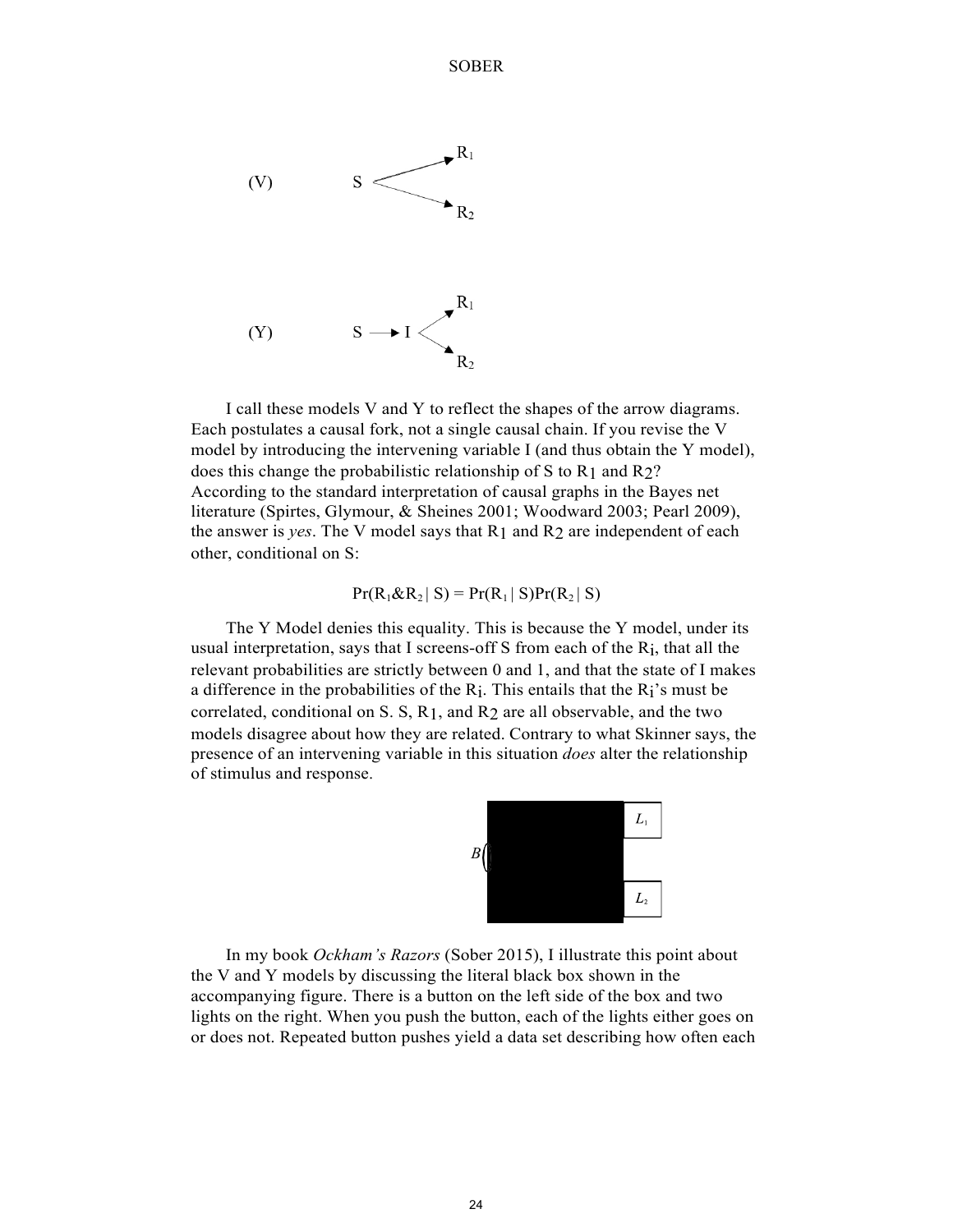light goes on when the button is pushed, and how often they go on together when the button is pushed. Suppose that the frequency for each light is 50% while the frequency for them being on together is 45%. Notice that this joint frequency is greater than the product of the two single-light frequencies. The V model says that there is a wire running from the button to light 1 and a completely separate wire running from the button to light 2; the V model also says that the two lights are independent of each other, conditional on the button's being pushed. The Y model says that a single wire runs from the button to an interior junction box I, and two wires run out from that junction box — one to light 1, the other to light 2; the Y model additionally says that the two lights are correlated, conditional on the button's being pushed. The data set I described favors model Y over model V.

In *Ockham's Razors*, I apply this idea about testing for the existence of an intervening variable to two hypotheses about chimpanzee behavior. Both are committed to the assumption that chimpanzees have mental states. According to the behavior-reading hypothesis, chimpanzees form beliefs about the physical objects in their environment and about the behaviors of other chimpanzees, but not about the mental states of other chimpanzees (Povinelli & Vonk 2004).

According to the mind-reading hypothesis, chimpanzees form beliefs about all three (Tomasello & Call 2006). I describe a hypothetical experiment and construct two causal models (one of which implements the behaviorreading hypothesis while the other implements the mind-reading hypothesis) that disagree about what we will observe. The disagreement concerns whether a stimulus will screen-off responses from each other. Testing V and Y models against each other can be done for psychological as well as for nonpsychological problems. Introducing an intervening variable between stimulus and response can make an empirically detectable difference in the predictions the model makes about how stimulus and response are related. This isn't true when you are talking about causal chains, and it was causal chains that Skinner talked about in the passage I quoted. Matters change when a single stimulus causally influences multiple responses. The difference between chains and forks makes all the difference.

## **References**

Chomsky, N. (1959). Review of B.F. Skinner's Verbal Behavior. Language 35: 26-58. Dennett, D. (1981). Skinner Skinned. In Brainstorms. MIT Press.

- Pearl, J. (2009). Causality Models, Reasoning, and Inference. 2nd edition. Cambridge University Press.
- Povinelli, D. and Vonk, J. (2004). We Don't Need a Microscope to Explore the Chimpanzee's Mind. Mind and Language 19: 1-28.
- Tomasello, M. & Call, J. (2006). Do Chimpanzees Know What Others See, or Only What They are Looking at? In S. Hurley and M. Nudds (eds.), Rational Animals? Oxford University Press, pp. 371-384.